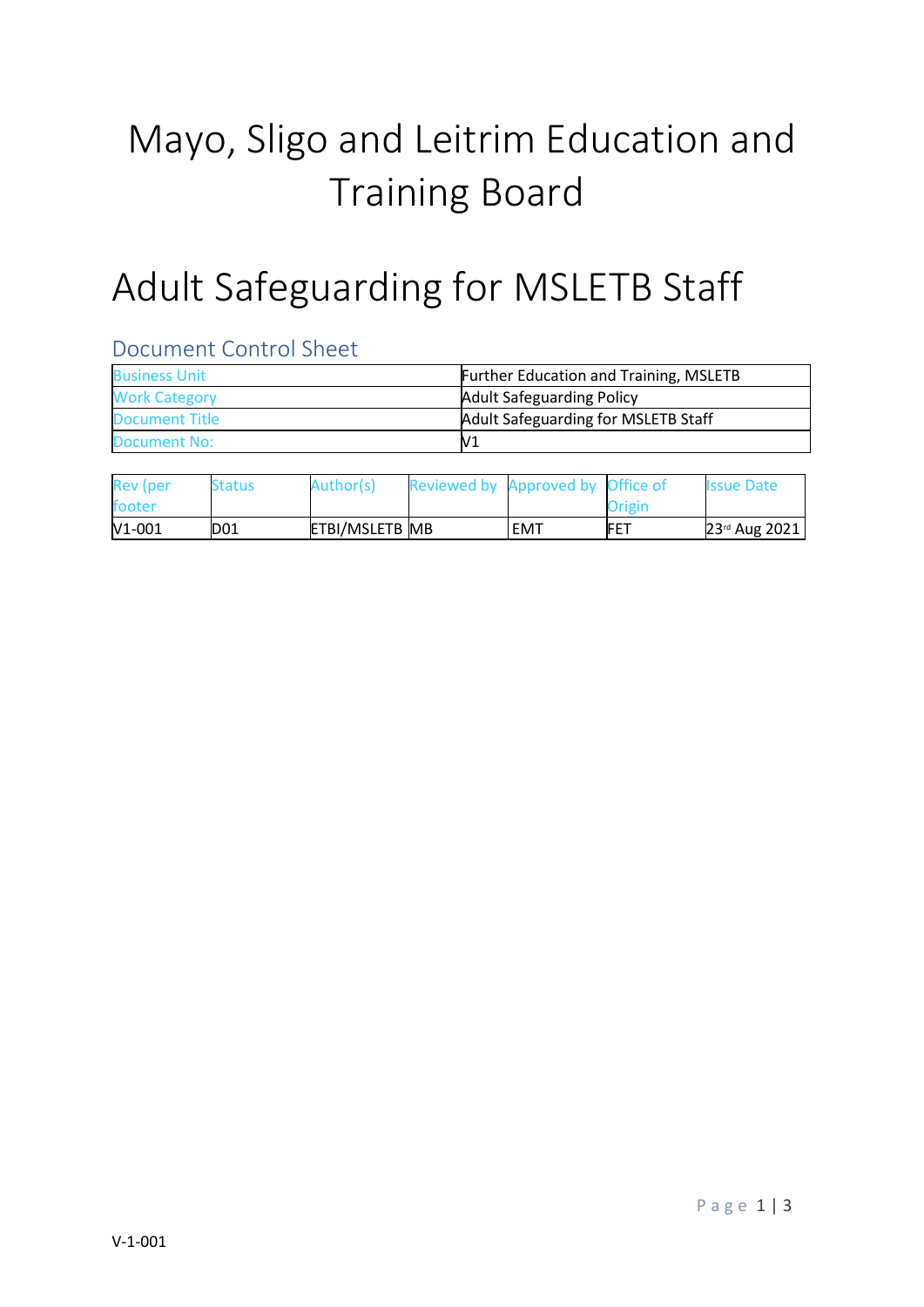### Safeguarding Policy Statement for MSLETB Further Education and **Training**

The national agenda regarding adult safeguarding is rapidly changing and MSLETB is committed to promoting the welfare and safety of adults at risk of abuse.

All adults have the right to be safe and to live a life free from harm. Safeguarding means putting measures in place to promote and protect the human rights of our learners, their health and wellbeing, and empowering them to protect themselves.

Safeguarding relies on individuals and services working together to ensure that adults are treated with dignity and respect and that they are empowered to make decisions about their own lives. As a starting point, everyone must be presumed to have capacity to make their own decisions, recognising that capacity can change over time.

Each adult learners' welfare should be promoted, and they should receive support in an environment where every effort is made to prevent the risk of harm. MSLETB and our staff/volunteers have a responsibility to do everything possible to prevent harm as a result of abuse, neglect, or exploitation.

It is known that older people, adults with disability and persons with mental health difficulties may become vulnerable to abuse, even in settings which are intended to be places of safety and support.

The development of this policy is part of the commitment to promoting adult safeguarding in MSLETB, particularly in FET. It seeks to uphold the rights of adults to live full and meaningful lives in safe and supportive environments and to ensure the full expression and promotion of rights and responsibilities.

Safeguarding focuses on the:

- Prevention of abuse
- $\bullet$  Identification of abuse or potential for abuse
- Identification and implementation of measures that reduce/eliminate the risk of occurrence or recurrence of abuse.